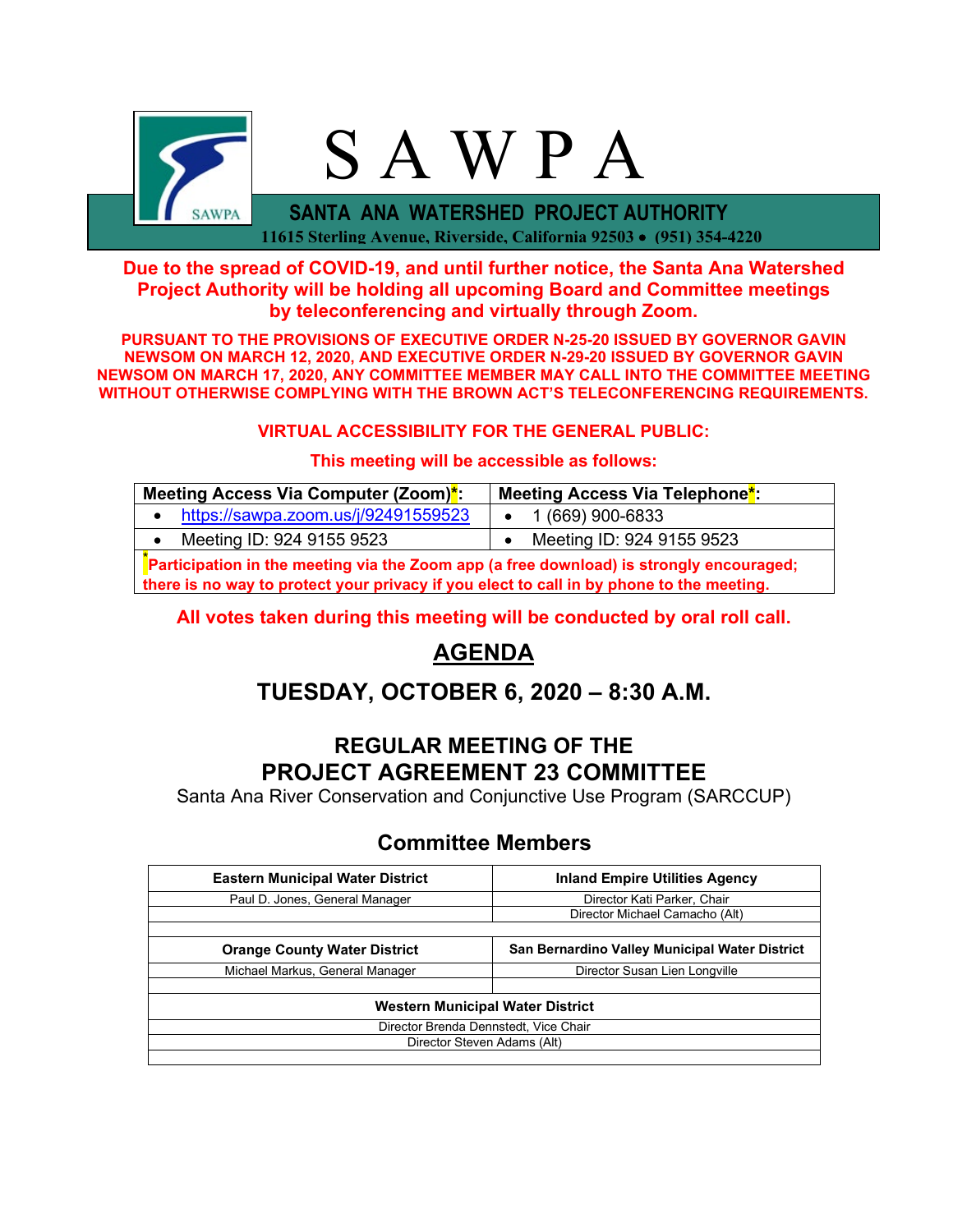### **1. CALL TO ORDER | PLEDGE OF ALLEGIANCE (Kati Parker, Chair)**

#### **2. PUBLIC COMMENTS**

Members of the public may address the Committee on items within the jurisdiction of the Committee; however, no action may be taken on an item not appearing on the agenda unless the action is otherwise authorized by Government Code §54954.2(b).

**3. APPROVAL OF MEETING MINUTES: August 4, 2020**

**Recommendation:** Approve as posted.

- **4. INFORMATIONAL REPORTS Recommendation:** Receive and file the following oral/written reports/updates.
	- **A. SARCCUP Project Updates Presenter: SAWPA Member Agencies and SAWPA**
	- **B. SARCCUP Detailed Schedule Presenter: Woodard & Curran**
	- **C. SARCCUP Grant Payment Updates Presenter: SAWPA**
	- **D. Metropolitan Water District of Southern California (MWDSC) Agreements | Update** 1. Operating Agreement **Presenter: EMWD** 2. Cooperating Agreement **Presenter: SBVMWD**
	- **E. Update on Sub-Agreement Amendments Between SAWPA and SAWPA Member Agencies Presenter: SAWPA**

### **5. COMMITTEE MEMBER REQUESTS FOR FUTURE AGENDA ITEMS**

### **6. ADJOURNMENT**

#### **PLEASE NOTE:**

In compliance with the Americans with Disabilities Act, if you need special assistance to participate in this meeting, please contact the Clerk of the Board at (951) 354-4220. Notification at least 48 hours prior to the meeting will enable staff to make reasonable arrangements to ensure accessibility to this meeting.

Materials related to an item on this agenda submitted to the Committee after distribution of the agenda packet are available for public inspection during normal business hours at the SAWPA office, 11615 Sterling Avenue, Riverside, and available at [www.sawpa.org,](http://www.sawpa.org/) subject to staff's ability to post documents prior to the meeting.

#### **Declaration of Posting**

I, Kelly Berry, Clerk of the Board of the Santa Ana Watershed Project Authority declare that on September 28, 2020, a copy of this agenda has been uploaded to the SAWPA website at [www.sawpa.org](http://www.sawpa.org/) and posted at SAWPA's office, 11615 Sterling Avenue, Riverside, California.

 $\sqrt{s}$ 

\_\_\_\_\_\_\_\_\_\_\_\_\_\_\_\_\_\_\_\_\_\_\_\_\_\_\_\_\_\_\_\_\_\_\_\_\_\_\_ Kelly Berry, CMC